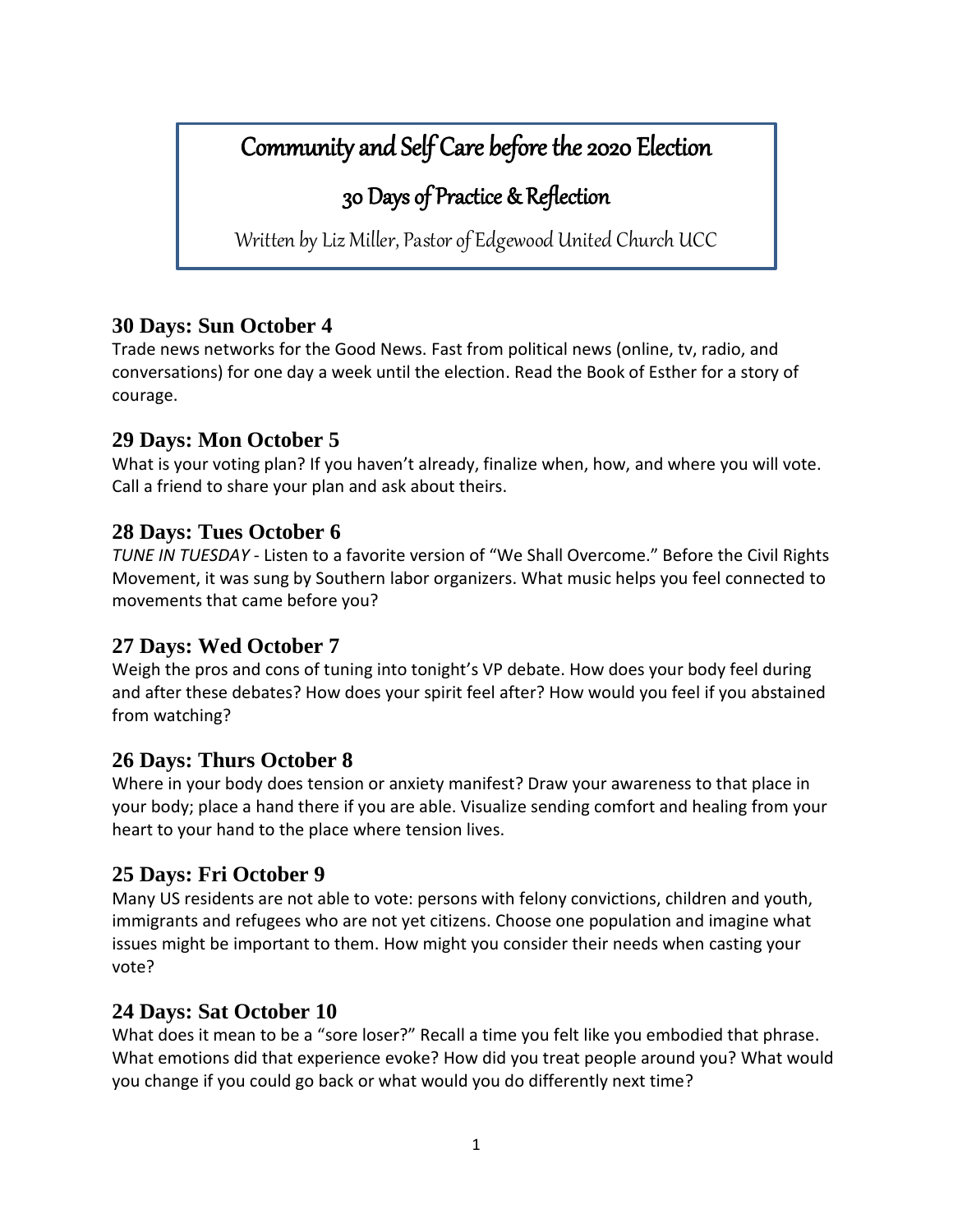## **23 Days: Sun October 11**

Trade news networks for the Good News. Fast from news (online, tv, radio, conversations) for one day a week until the election. Read Matthew 5:1-12.

# **22 Days: Mon October 12**

What is a justice issue you care about? Research an organization advocating for this issue. Volunteer to help, make a \$\$ donation, or talk about their work with someone you know to help further their mission.

## **21 Days: Tues October 13**

*TUNE IN TUESDAY* -Listen to "One Voice" by The Wailin' Jennys on Youtube/Spotify/Apple Music. Reflect on the power you have as an individual, and how that power transforms when we join with others.

## **20 Days: Wed October 14**

Reach out to someone you disagree with but value having in your life. Let them know you why you appreciate them and what their relationship means to you.

## **19 Days: Thurs October 15**

Weigh the pros and cons of tuning into tonight's presidential debate. How does your body feel during and after these debates? How does your spirit feel after? How would you feel if you abstained from watching?

#### **18 Days: Fri October 16**

Being able to mourn with our body and our words helps us tap into the fullness of our humanity. If it doesn't come easy, it's time to practice grief. Grab a tissue box, tap into your tears from your deepest heartaches and suffering, and find your way back to your humanity.

#### **17 Days: Sat October 17**

Recall a memory when you witnessed someone winning with humility and grace. What did that look like in practice? How did it impact the people around them? How might you practice that in your own life?

# **16 Days: Sun October 18**

Trade news networks for the Good News. Fast from political news (online, tv, radio, conversations) today. Read Jeremiah 1:4-19. How are you called to build and to plant? Where do you get your strength?

#### **15 Days: Mon October 19**

Read an article from someone with a different lived experience or who holds different identities than you. What might they be feeling this election season? What issues might they be grappling with? How might your values bump up against or intertwine with theirs?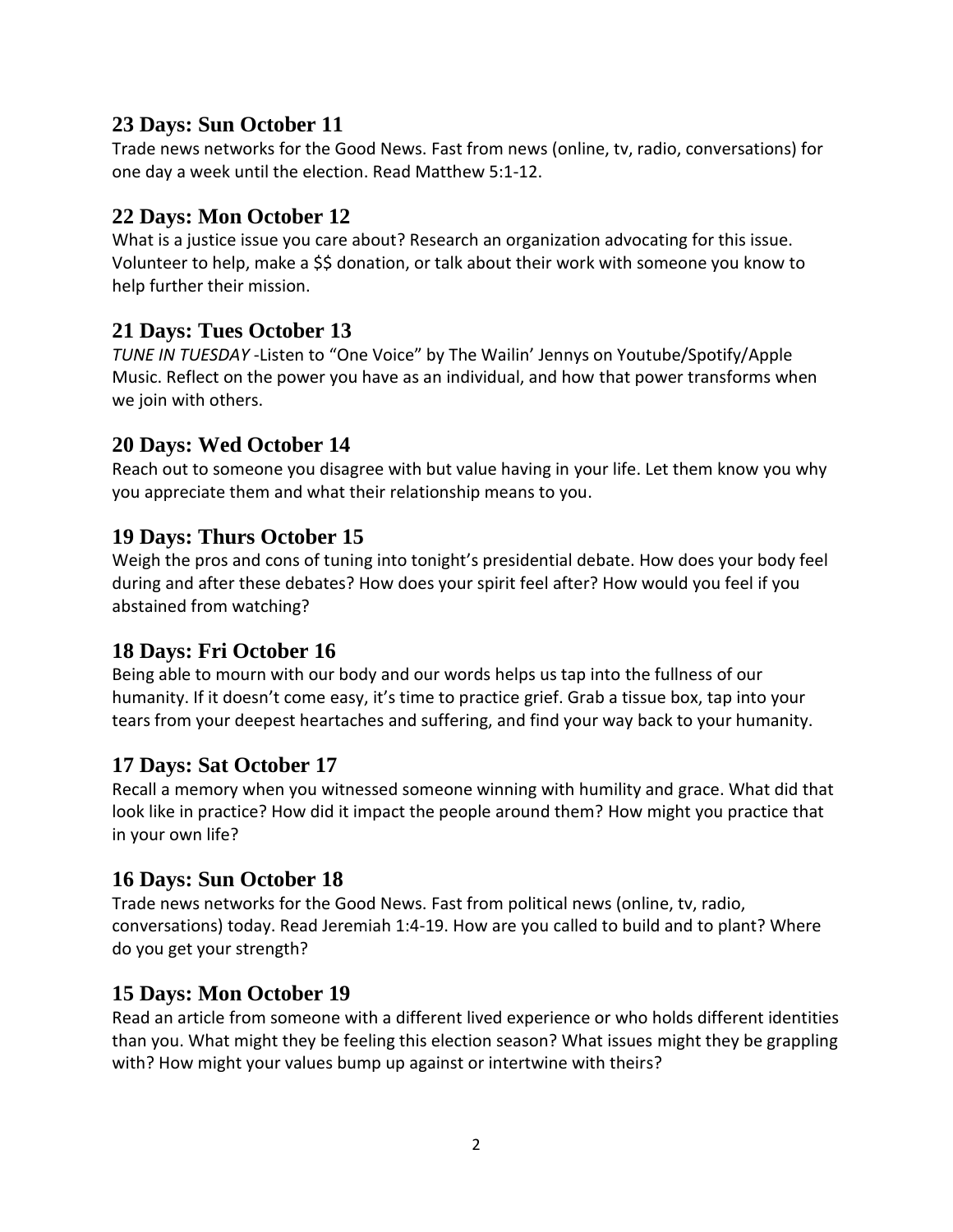## **14 Days: Tues October 20**

*TUNE IN TUESDAY* - Listen to "Ella's Song" by Sweet Honey In The Rock on Youtube/Spotify/Apple Music. Say a prayer of gratitude for the leadership and strength of Black women activists and organizers.

# **13 Days: Wed October 21**

What was the first presidential election you voted in? How did it feel casting your vote? What has changed for you? If this is your first presidential election, how do you feel about participating in the democratic process for such a powerful office?

## **12 Days: Thurs October 22**

Weigh the pros and cons of tuning into tonight's final debate. How does your body feel during and after these debates? How does your spirit feel after? What self-care can you practice tonight?

## **11 Days: Fri October 23**

Certain elected positions are nonpartisan. What values do you vote with when you can't rely on a political party for endorsement? Write to one or more nonpartisan candidates in your precinct to ask how they reflect those values.

## **10 Days: Sat October 24**

When you think of civic engagement, who is someone that has inspired you? If you are able, find a way to thank them and share the impact they made. It can be as simple as including their name in a prayer of gratitude.

# **9 Days: Sun October 25**

Trade news networks for the Good News. Fast from political news (online, tv, radio, conversations) today. Read Matthew 22:36-40. How are you called to live out these commandments in the midst of conflict?

#### **8 Days: Mon October 26**

Knowing our history is imperative to change our future. Google "ACLU a History of the Voting Rights Act." Explore their interactive timeline as you reflect on how access to voting shapes our country for several generations.

#### **7 Days: Tues October 27**

*TUNE IN TUESDAY* - Listen to "All You Fascists" by Woody Guthrie (Billy Bragg if you have a punk rock spirit or The Bootstrap Boys if you like more twang!) Turn up the volume, sing along, and dance out any nervous energy in your body.